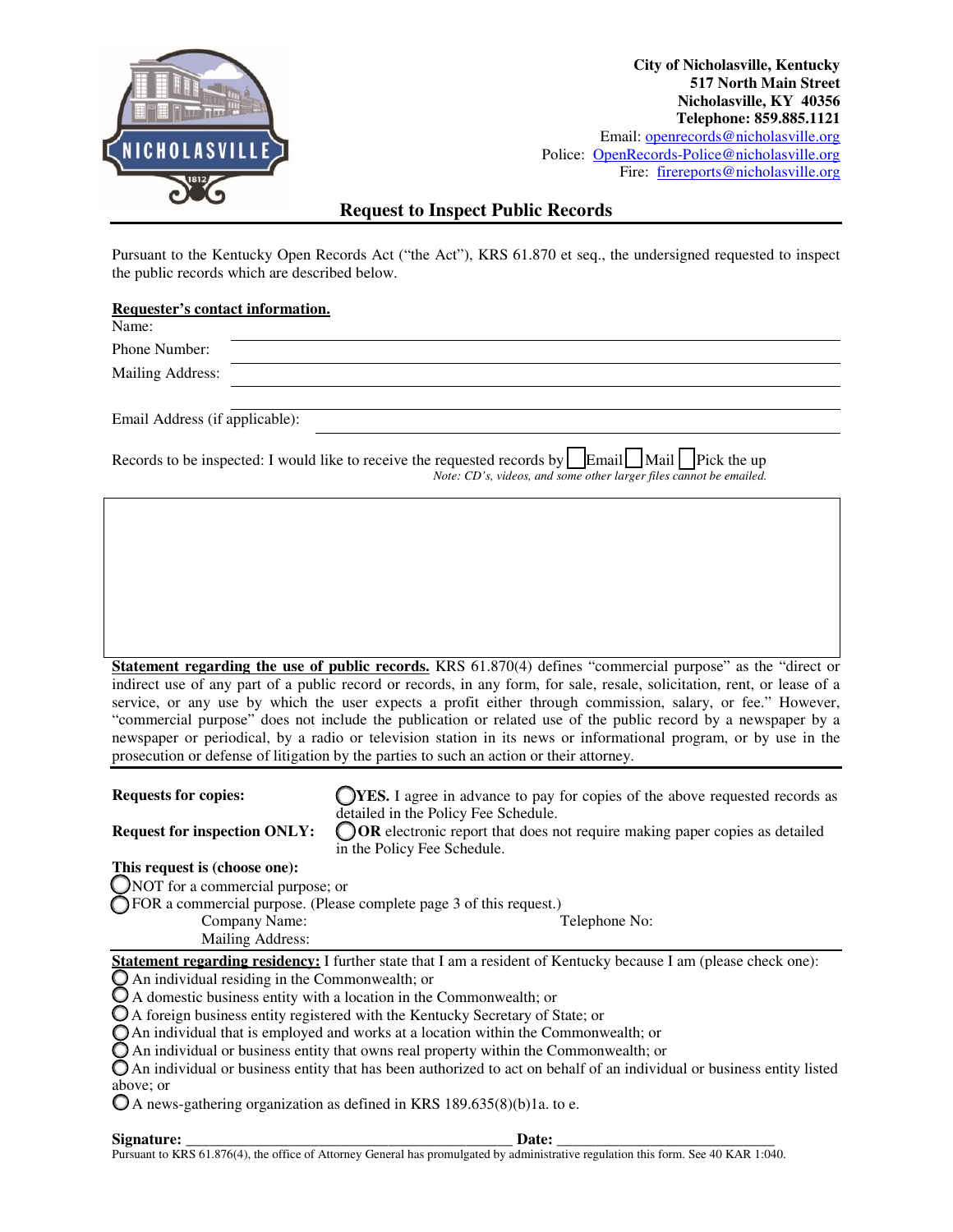## **OPEN RECORDS POLICY City of Nicholasville**

In order to comply with the Open Records Act contained in Chapter 61 of the Kentucky Revised Statues, the following rules and regulations shall be followed by the City of Nicholasville:

A. All requests for inspection of public records of the City of Nicholasville may be submitted to the City Clerk's office, 517 N Main Street, Nicholasville, KY 40356, openrecords@nicholasville.org; or to the following persons, who are custodian of records of their department:

> Fire Department<br>
> Administrative Assistant<br>
> Administrative Major<br>
> Administrative Major Administrative Assistant 785 E Brannon Road<br>
> Nicholasville, KY 40356<br>
> Nicholasville, KY 40356<br>
> Nicholasville, KY Nicholasville, KY 40356 firereports@nicholasville.org OpenRecords-Police@nicholasville.org

Request may be sent by mail, submitted in person, or electronically. The request must be in writing and include the following information:

- 1. Name, address, telephone number, and signature of the individual requesting to inspect the records.
- 2. Email address, if requesting records electronically.<br>
The Specific record(s) the requestor wishes to insp.
- 3. The Specific record(s) the requestor wishes to inspect or to receive a copy of.<br>4. Whether the records are requested for commercial or noncommercial use
- 4. Whether the records are requested for commercial pr noncommercial use. **If requested for commercial use, a certified statement stating the commercial purpose for which the records will be used.**
- B. The City of Nicholasville is committed to providing the most efficient and "green" option for Open Records copies. Whenever possible we will offer electronic copies (PDF format) as an option for records copy transmission **at no charge** to recipient requestor (unless there are recoverable costs as set out in the paragraph below). Records shall be made available for review and/or copies within the five-day required response period unless a different timeframe is specified in the response due to increased time it may take to recover documents from archives, computer records search, the involvement of multiple departments, volume of responsive records, records are in current use, or other designated reason for a response time of greater than five days.

This policy provides guidance in applying standard charges and formats for Open Records copies consistent with Kentucky Open Records law and subsequent Attorney Generals Opinions. The City is entitled to recover actual cost (not staff time) related to providing copies of records. Those recoverable costs may include costs to copy materials prior to provision in another format with cost recovery of \$0.10/page. For example, if a record copy is made in order to redact certain information prior to providing the copy (even if that copy is ultimately provided in electronic format), since the City incurred a copy cost in order to provide the record, the requestor will be required to pay for that copy cost prior to receiving final copies.

In addition, if electronic copies requested impose unreasonable burden on the City email/and or storage capacity, the City may inform the requestor and download copies to CDs or other format and chare accordingly. If requestor supplies medium (CD, Audio tape, etc.) there will be no charge for copies transferred thereto (unless the hard copy charge described above is applicable).

Copies requested and sent via fax will not carry any charge unless deemed voluminous by the City at which time the City will suggest to the requestor that another method be employed. Again, the hard copy charge may apply for recoverable costs.

All departments, other than those that are set by state statue i.e. Police Reports, will apply he following charges regardless of status of requestor, i.e. media, legal representative, member of the public, corporation, or non-profit organizations. However the City may use its discretion in waiving these charges which are not mandatory, if the total fee amounts to \$2.00 or less.

When charges are applicable, no copies will be release until payment has been received whether in form of a check or exact change in cash, or money order. There is no option to "bill" or **"**invoice" a requestor for copies.

This policy will not apply to subpoena or court-ordered responses which are not covered under the Kentucky Open Records law. Responses in those instances will provide copies at no charge.

These charges may or may not apply to other City of Nicholasville departmental responses for records or other copies provided in the normal course of business unrelated to an open records request. In special cases where items are not listed and the City incurs actual costs related to making copies, that cost will be estimated and passed along to the requestor.

**No** charge may be levied for staff time required to reproduce Open Records copies **unless** for a Commercial Use Request **OR** Attorney Requested Body Camera footage. Please see the Fee Schedule for detailed copying and postage charges

C. Certain records are not public records; those which are not public are specified in federal and state law or rulings of the attorney General or Courts. The City of Nicholasville will not make those exempted records available for public inspection.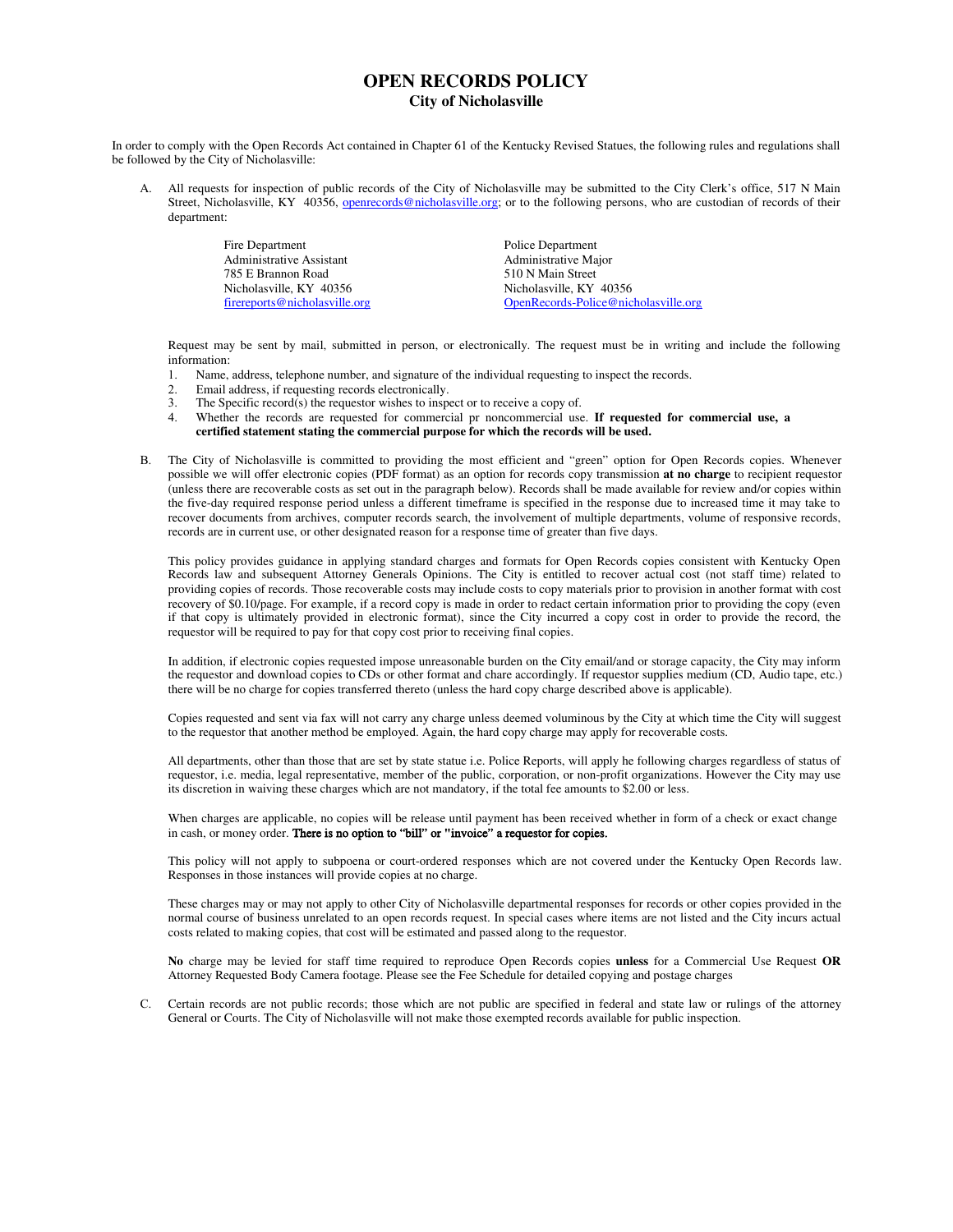

# **City of Nicholasville, Kentucky 517 North Main Street Nicholasville, KY 40356**

Telephone: 859.885.1121 Email: openrecords@nicholasville.org Police: OpenRecords-Police@nicholasville.org Fire: firereports@nicholasville.org

**For Commercial Purpose Use Only:** 

*Commercial purpose is the direct or indirect use of any part of a public record, in any form, for sale, resale, solicitation, rent, or lease of a service or any use by which the user expects a profit either*   $commission$ , *salary or fee.* 

## **CERTIFICATION OF COMMERCIAL PURPOSE ADDENDUM TO PUBLIC RECORDS INSPECTION APPLICATION**

### **Please state the commercial purpose in which the record(s) will be used:**

Carefully read the following and sign the verification:

Kentucky Revised Statue 61.874 (5) states, it shall be unlawful for the person to obtain a copy of any part of a public record for a:

- (a) Commercial purpose, without stating the commercial purpose, if a certified statement from the requestor was required by the public agency pursuant to subsequent (4)(b) of this section; or
- (b) Commercial purpose, if the person uses or knowingly allows the use of the public record for a different commercial purpose; or
- (c) Noncommercial purpose, if the person uses or knowingly allows the use of the public record for a commercial purpose. A newspaper, periodical, radio or television station shall not be held to have used knowingly allowed the use of the public record for a commercial purpose merely because of its publication or broadcast, unless it has given its express permission for that commercial use.

According to Kentucky Revised Statue 61.8745, a person who violates subsections (2) to (6) of KRS 61.874 shall be liable to the public agency from which the public records were obtained for damages in the amount of:

- (a) Three (3) times the amount that would have been charged for the public record if the actual commercial purpose for which it was obtained or used had been stated;
- (b) Costs and reasonable attorney's fees; and
- (c) Any other penalty established by law.

#### **VERIFICATION**

| to Public Records Inspection Application and that the statement therein and true and correct as I verily believe. I understand that<br>falsification of this information is subject to penalties set out hereinabove. I also understand that if I am requesting copies for a<br>commercial purpose or an attorney requesting body camera footage, I may be required to enter into a contract with the City of<br>Henderson in order to obtain this information and to pay a fee for the cost of the copies as well as the cost of staff required to<br>produce a copy of the record(s) and cost to the City of the creation, purchase or there acquisition of the public record(s). |                         |  |
|-------------------------------------------------------------------------------------------------------------------------------------------------------------------------------------------------------------------------------------------------------------------------------------------------------------------------------------------------------------------------------------------------------------------------------------------------------------------------------------------------------------------------------------------------------------------------------------------------------------------------------------------------------------------------------------|-------------------------|--|
| State of $\qquad \qquad$ (State of $\qquad \qquad$ )                                                                                                                                                                                                                                                                                                                                                                                                                                                                                                                                                                                                                                | Signature of Applicant: |  |
| County of $\qquad \qquad$ (200 m)                                                                                                                                                                                                                                                                                                                                                                                                                                                                                                                                                                                                                                                   |                         |  |
|                                                                                                                                                                                                                                                                                                                                                                                                                                                                                                                                                                                                                                                                                     |                         |  |
| $\overbrace{\hspace{2.5cm}}^{20}$ , $\overbrace{\hspace{2.5cm}}^{20}$ .                                                                                                                                                                                                                                                                                                                                                                                                                                                                                                                                                                                                             |                         |  |
|                                                                                                                                                                                                                                                                                                                                                                                                                                                                                                                                                                                                                                                                                     | Notary Signature        |  |

ID Number:

My Commissioner expires: \_\_\_\_\_\_\_\_\_\_\_\_\_\_\_\_\_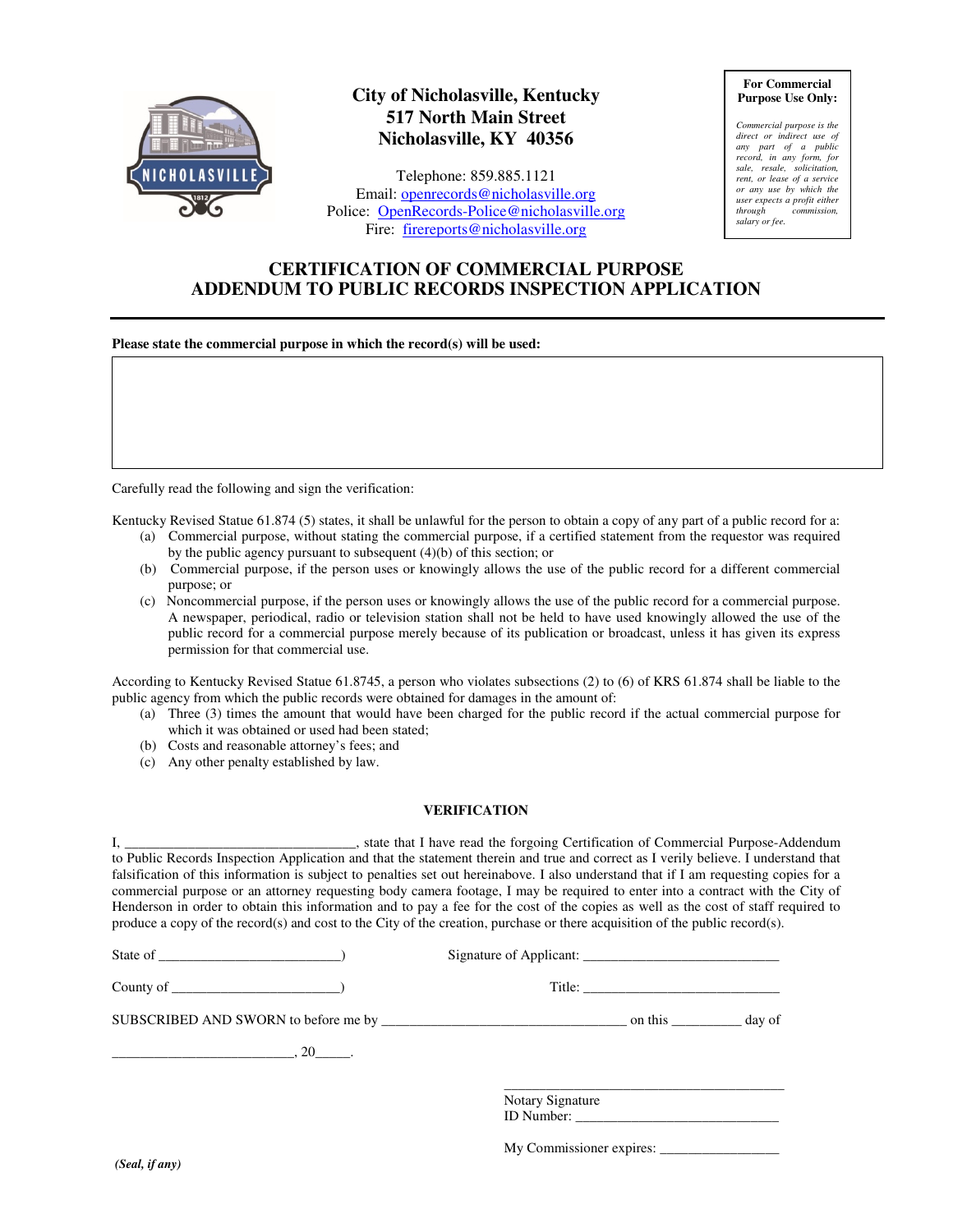### **City of Nicholasville, Kentucky Open Records Fee Schedule**

These charges may or may not apply to other City of Nicholasville departments responses for records or other copies provided in the normal course of business unrelated to an open records request. In special cases where items are not listed and the City incurs costs related to making copies that cost will be estimated and passed along to the requestor.

**NO** charge may be levied for staff time related to making Open Records copies unless for a Commercial Use Request **OR** Attorney Requested Police Body Camera footage.

#### **Copy Charge Schedule**

### **Non-commercial request:**

| Paper copy 8.5x11, 8.5x14, 11x17                       | First $25$ pages – no charge |
|--------------------------------------------------------|------------------------------|
| Black & White                                          |                              |
| Paper copy 8.5 x 11                                    | \$0.10/per page              |
| Paper copy 8.5 x 14                                    | \$0.15/per page              |
| Paper copy 11 x 17                                     | \$0.25/per page              |
| Color                                                  |                              |
| Paper copy 8.5 x 11                                    | $$0.25/per$ page             |
| Paper copy 8.5 x 14                                    | \$0.30/per page              |
| Paper copy 11 x 17                                     | \$0.35/per page              |
| Photographs                                            |                              |
| B & W (up to $8 \times 10$ )                           | \$0.10/each                  |
| Color (up to $8 \times 10$ )                           | $$0.25$ /each                |
| CD/Disk/Audio Tape                                     | \$2.00/each                  |
| Flash Drive 16 GB                                      | \$8.00/each                  |
| Flash Drive 32 GB                                      | \$12.00/each                 |
| Large Flash Drives will be charged at rate of purchase |                              |

#### **Commercial Use Request (including Attorney Request for Body Camera footage):**

Paper copy charges above **PLUS** \$15 per hour (staff time to be billed in quarter hour increments)

### **Postage & Mailing Charge Schedule**

When practical o obtain actual cost of mailing, that charge will be assessed. If a proxy for an actual charge is needed to expedite processing and allow advance payment, the following may be charged:

No charge for postage less than \$1.00. (standard business envelope) - Large envelope (no more than 12 x 15) **(USPS Rates)** 

| Weight not over: |        |                                |
|------------------|--------|--------------------------------|
| 1 ounce          | \$1.00 | (approximately 2 pages)        |
| 2 ounces         | \$1.21 | (approximately 3 to 8 pages)   |
| 3 ounces         | \$1.42 | (approximately 9 to 14 pages)  |
| 4 ounces         | \$1.63 | (approximately 15 to 20 pages) |
| 5 ounces         | \$1.84 | (approximately 21 to 26 pages) |
| 6 ounces         | \$2.05 | (approximately 27 to 32 pages) |
| 7 ounces         | \$2.26 | (approximately 33 to 38 pages) |
| 8 ounces         | \$2.26 | (approximately 39 to 44 pages) |
| 9 ounces         | \$2.68 | (approximately 45 to 50 pages) |
| 10 ounces        | \$2.89 | (approximately 51 to 56 pages) |
| 11 ounces        | \$3.10 | (approximately 57 to 63 pages) |
| 12 ounces        | \$3.31 | (approximately 64 to 69 pages) |
| 13 ounces        | \$3.52 | (approximately 70 to 75 pages) |

*Above 13 ounces is charged package rate by zone and will be determined at the time of the response*